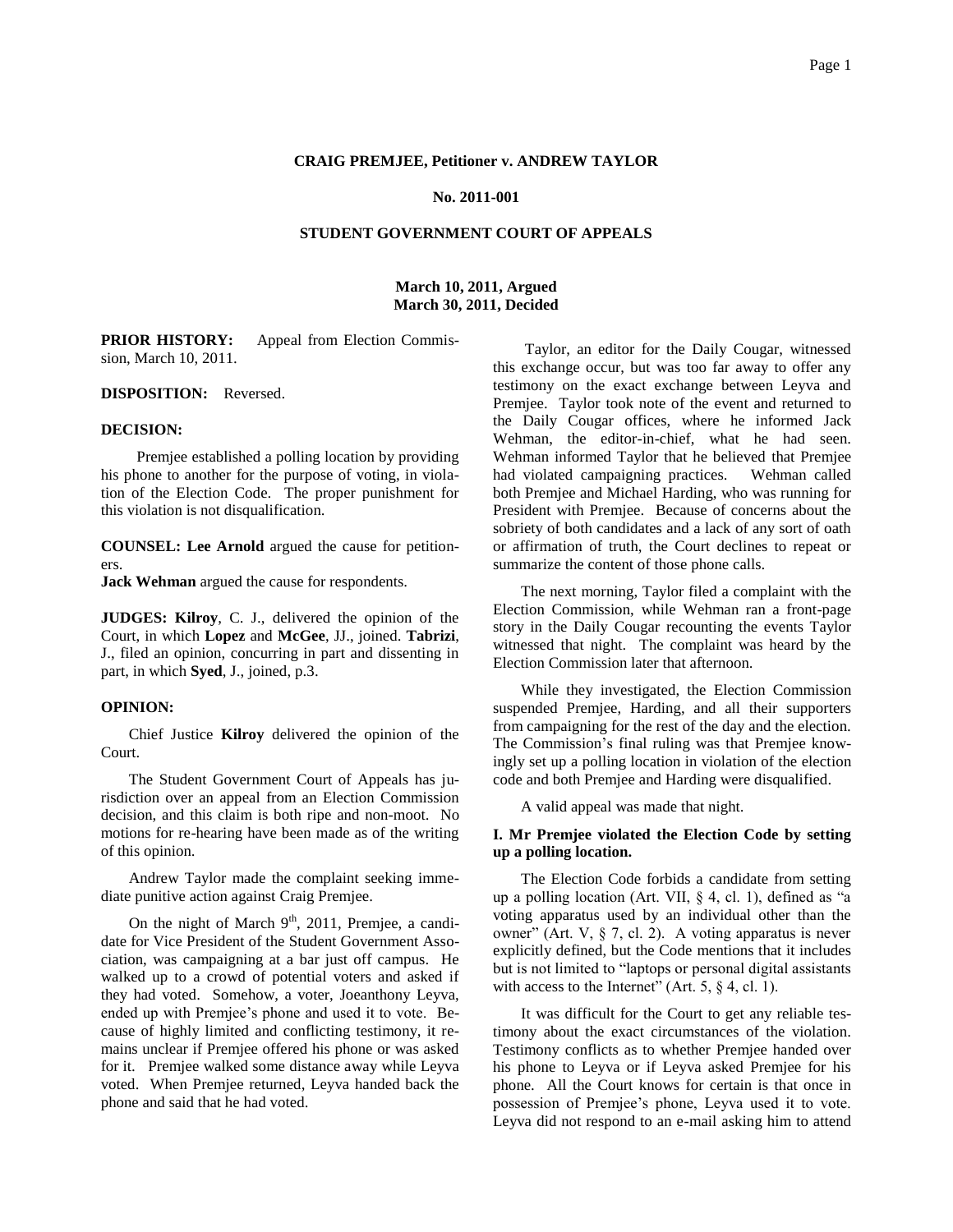the hearing. The Court was able to call Leyva at home during the hearing and get some testimony from him, but he seemed both unwilling to testify and fuzzy on the details. The complainant, Taylor, did not actually hear the exchange that ended with Leyva in possession of Premjee's phone. Taylor could only produce recorded phone calls between Wehman and Harding, Premjee, and Leyva. These phone calls were not sworn testimony and usually would not be allowed into evidence, but they were useful for background information. The Court did not weigh the exchanges in these phone calls when coming to a decision.

Because of this deficiency in detail and the burden of proof resting on the complainant (Art. IX, § 6, cl. 4), the Court looked primarily at Premjee's testimony to see if he had admitted setting up a polling location. When pressed on his actions, Premjee stated that he walked away to allow Leyva to vote without being intimidated. Even if Leyva asked for Premjee's phone, Premjee was aware that the phone was intended to be used for voting and should have asked Leyva to use his own personal phone. This is a very simple request to make, and Premjee was unable to demonstrate why he did not make it. It is clear that Premjee's phone was being used by another for the purpose of voting, which violates the bar against setting up a polling location. The direct purpose of this bar seems to be to prevent a candidate from intimidation and forced voting by setting up a laptop or phone and forcing students to vote while the candidate confirms. Walking away from the voting does mitigate some of the possible intimidation, but a voter would have a difficult time selecting an opponent, if he so chose, while he were using a candidate's phone. Every candidate should exercise a high degree of care to prevent even the implication of impropriety. Even if someone asks for a candidate's phone for the purposes of voting, this Court considers it to be setting up a polling location.

### **II. Premjee's violation is properly classified as a Class 1 violation, not deserving of disqualification.**

The Election Code lists three major penalties for violating the campaigning rules (Art. X, § 1, cl. 3). A Class 1 violation, the weakest violation, is defined as failure to adhere to the campaigning rules set by Art. VII, which includes the ban on setting up polling locations. A Class 2 violation primarily consists of defacing another's election materials and is irrelevant to the current discussion. A Class 3 violation is worded ambiguously:

> Knowledge of the commission of a violation prior to or during its occurrence; (no defendant shall be penalized absent a showing that the knowledge was coupled with failure to attempt to prevent

### the violation or attempt to rectify the violation).

The plain meaning of the violation is difficult to definitively state in and of itself. On first reading, it seems that if a candidate knows that his actions would violate the Code, his actions would result in an automatic disqualification. But this is an absurd result. Given the distinctiveness of each penalty, the weight of severity placed over these violations can be misconstrued while appearing to lack the independent burden that the general violation indicates. If this interpretation is kept, then it effectively erases the Class 1 violation and makes every violation a Class 3, because of the Court's and Election Commission's shared presumption that the candidate has read the Code and is aware of all of its provisions (Art. III, § 3, cl. 1). If mere knowledge that an action could be held to be a violation is the difference between a Class 1 violation and a Class 3 violation, then every violation is a Class 3 violation. The Court cannot envision a way for a candidate to unknowingly set up a polling location or use a loudspeaker. Therefore, all of the offenses in Art. VII, §4, cl. 1 must be done with knowledge that one was doing it.

The Senate does not keep records of the debate on these, so it is impossible for the Court to directly discover the intent of the Senators who wrote this particular section. Regardless, if there are discrete classes of violation written into the Code, the Court will accept the reading that keeps this intent intact.

The Court believes that the Election Commission misinterpreted the knowledge requirement of a Class 3 violation. Knowledge, by definition, is subjective and specific to the individual. Premjee's testimony indicated that he did not believe that his actions were in violation of the Code, so he did not have the requisite knowledge. If the Commission had already ruled that using a candidate's phone to vote was an illegal polling location and had directed Premjee to this decision, then the Commission could have ruled that his action was a Class 3 violation. Without the knowledge that his actions would be classified as a Class 3 violation, Premjee's offense can only be properly classified as a Class 1 violation.

Repeatedly breaking the law is an aggravating offense widespread in American criminal law. Repeat offenders are almost always treated more harshly because they have the knowledge that the crimes they commit are in fact crimes. Giving repeat offenders harsher sentences serves as a method for the system to deter further criminality because the standard penalties do not have the proper deterrent effect. If it had been shown that Premjee had been soliciting votes this way throughout the election, knowing that he was breaking the Code, the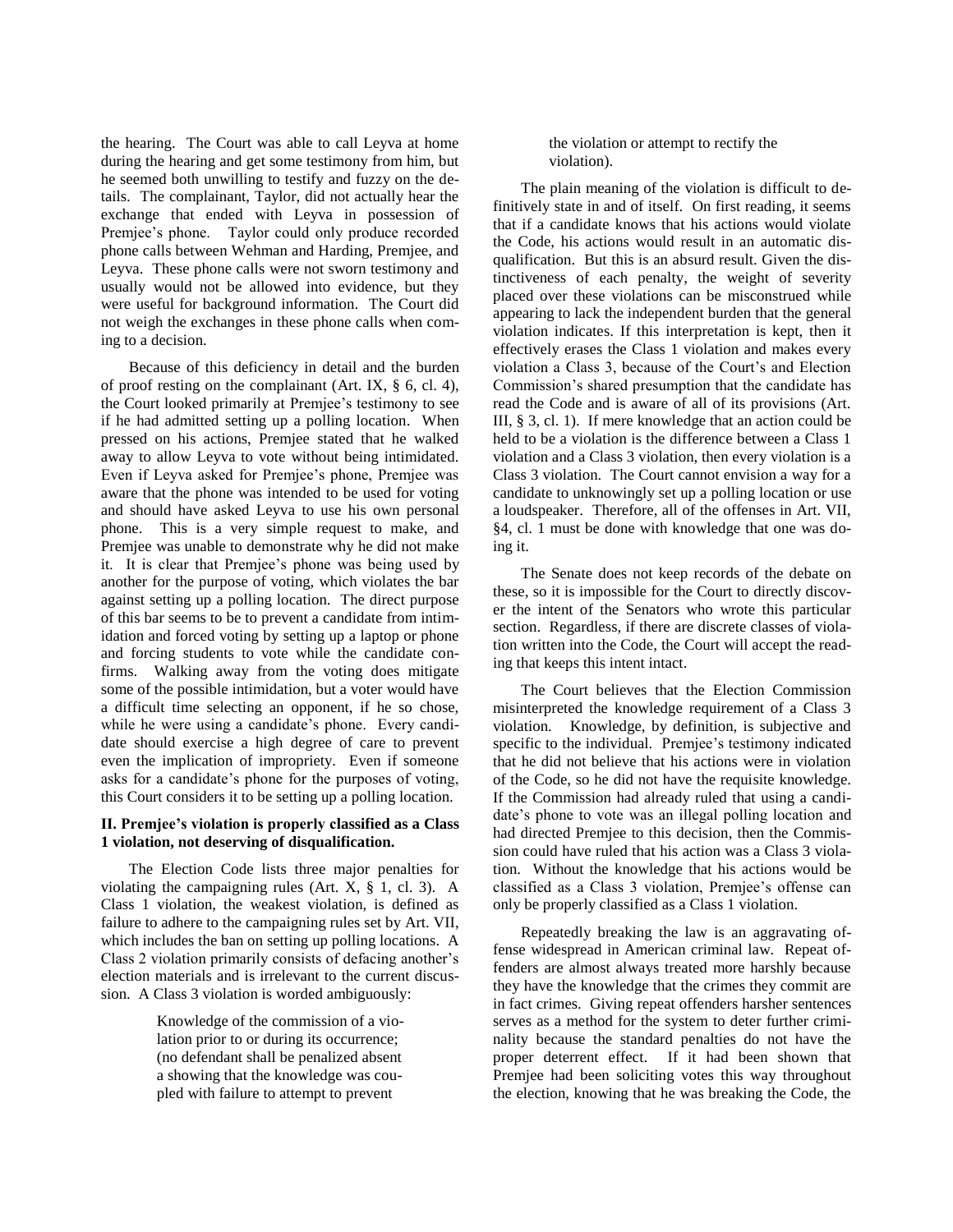Court would have no qualms with a disqualification by the Election Commission.

The Court also looked at the previous five elections to see if there was any precedent for disqualification for setting up a polling location. Even though the Court was unable to find the same violation, similar violations (campaigning in classrooms, using university printers to make additional campaign material) were dealt with by a suspension of campaigning privileges. The Court could not find a single instance of an Election Commission disqualifying candidates for the first violation of campaigning rules. The Court also noted that the forms used to hand out Election Commission decisions also mentioned that further violations might result in disqualification, further lending credence to the idea that disqualification is reserved primarily for repeat offenders.

Disqualifying candidates based on a single violation, especially when the candidate genuinely believed that his actions were entirely acceptable under the Code, seems to be overly harsh and only reserved for the most egregious violations. We are very hesitant to take the power of students to choose their own leaders away. The Court should not decide the result of the election unless it was already decided as the result of fraud.

Even though the Court would typically defer greatly to the judgment of the Election Commissioners, as they have the most direct experience with the Code and the various candidates, the Court holds that the decision to disqualify Harding and Premjee is overly harsh and not warranted by the Code. Harding and Premjee were barred from campaigning for the last 24 hours of the election; this is punishment enough for Premjee's actions.

Even though a Class 1 violation is only subject to a warning and not a suspension, the Court will not order a new election or additional campaigning days to compensate for this loss. Premjee and future candidates should now be well aware that using a phone to solicit votes is a violation of the Election Code. This decision serves as a notice to future candidates.

As a last note, the Court would ask the Senate at its earliest convenience to sit down and work on clarifying the Election Code. Multiple ambiguities currently exist in this Code, and candidates and the election process are worse off for it. Moreover, if the Senate does not agree with this interpretation, the Court encourages it to amend the Election Code to better suit their wishes.

Finally, the Court does appreciate the Daily Cougar's work in uncovering this violation, but the Court would ask the editors to refrain from making and publishing a decision about the guilt or innocence of a party before his avenues of appeal are exhausted. Inflammatory remarks make it much more difficult to give a candidate, guilty or not, the fair hearing he deserves.

# **Tabrizi, J., concurring in part and dissenting in part, with Syed, J.**

By deciding that a single violation is grounds for a ban on campaigning, the majority does a grave injustice to the judicial system and the work that this Court is entrusted to carry out.

The Majority places a high value on testimony which, frankly, was far too conflicting for the majority to come to their decision. The conflicting and indirect nature of the evidence presented cast an enormous shadow of doubt on Taylor's claims. Considering the severity of the consequence, the evidence brought forth simply was not adequate or reliable enough to hold a candidate guilty of setting up a polling location. Both parties presented conflicting testimony, but the only person at the hearing who could actually testify as to the events that took place was Premjee. Taylor relied on recordings and testimony phoned in from the only other eyewitness.

The recorded telephone calls (interviews conducted by Wehman to Harding, Premjee and Leyva) submitted as evidence conflicted with the statements Harding, Premjee and Leyva made during the hearing. When this occurs, the Court should disregard an interview that was not made under oath. Because any person would view the Court's hearing as requiring a higher standard of truth than a late-night phone call, the Court should properly accord greater weight to sworn testimony over telephone recordings. In fact, the Court should never have allowed these recordings to be played in the first place during the hearing.

Moreover, Leyva was absent during the hearing, which made Premjee the only person present during the hearing who could actually testify as to what happened during the exchange. The Court should value Premjee's testimony over that of Taylor's (who admitted to not being close enough to hear the conversation between Premjee and Leyva) or the testimony of Wehman who was not present at all during the incident. The Court, seeking to hear the full story, had to request that Taylor call Leyva to testify. It is not the responsibility of the Court to provide the complainant with their testimony, and the minority in this decision has trouble seeing why the Court even allowed Taylor to call up someone who clearly did not think the hearing was important enough to attend. Further emphasizing the importance of the testimony presented by the parties in attendance, the Court would advise future complainants to bring forth any and all eyewitnesses that can adequately and sufficiently pro-